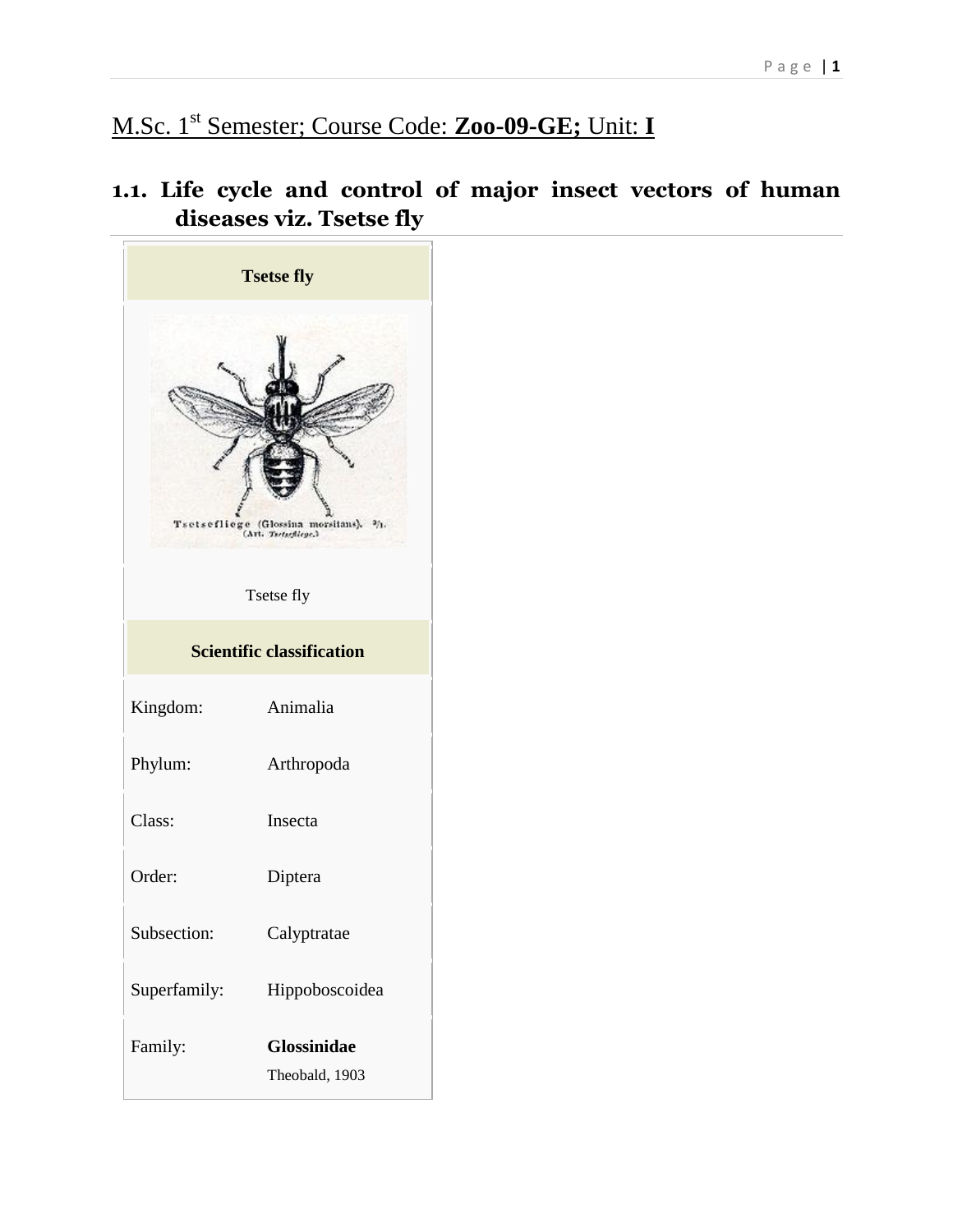

**Tsetse** sometimes spelled **tzetze** and also known as **tik-tik** flies, are large [biting flies](https://en.wikipedia.org/wiki/Biting_flies) that inhabit much of mid-continental [Africa](https://en.wikipedia.org/wiki/Africa) between the [Sahara](https://en.wikipedia.org/wiki/Sahara) and the [Kalahari](https://en.wikipedia.org/wiki/Kalahari) Deserts. They live by feeding on the [blood](https://en.wikipedia.org/wiki/Blood) of [vertebrate](https://en.wikipedia.org/wiki/Vertebrate) animals and are the primary African [biological vectors](https://en.wikipedia.org/wiki/Vector_(epidemiology)) of [trypanosomes,](https://en.wikipedia.org/wiki/Trypanosomes) which cause [human sleeping sickness](https://en.wikipedia.org/wiki/African_trypanosomiasis) and [animal trypanosomiasis,](https://en.wikipedia.org/wiki/Animal_trypanosomiasis) also known as *[nagana](https://en.wikipedia.org/wiki/Nagana)*. Tsetse flies include all the species in the [genus](https://en.wikipedia.org/wiki/Genus) *Glossina*, which are generally placed in their own family,**Glossinidae**. Tsetse have been extensively studied because of their disease transmission. These flies are [multivoltine,](https://en.wikipedia.org/wiki/Multivoltine) typically producing about four generations yearly, and up to 31 generations total over their entire lifespans. Tsetse are crudely similar to other large flies, such as the [housefly,](https://en.wikipedia.org/wiki/Housefly) but can be distinguished by various characteristics of their [anatomy,](https://en.wikipedia.org/wiki/Anatomy) two of which are easy to observe. Tsetse fold their wings completely when they are resting so that one wing rests directly on top of the other over their [abdomens.](https://en.wikipedia.org/wiki/Abdomen) Tsetse also have a long [proboscis,](https://en.wikipedia.org/wiki/Proboscis) which extends directly forward and is attached by a distinct bulb to the bottom of their heads. [Fossilized](https://en.wikipedia.org/wiki/Fossilized) tsetse have been recovered from the [Florissant Fossil Beds](https://en.wikipedia.org/wiki/Florissant_Fossil_Beds_National_Monument) i[nColorado,](https://en.wikipedia.org/wiki/Colorado)<sup>[\[3\]](https://en.wikipedia.org/wiki/Tsetse_fly#cite_note-cockerell-3)</sup> laid down some 34 million years ago. Twentythree species of tsetse flies are known.

## **Etymology**

The word *tsetse* means "fly" in [Tswana,](https://en.wikipedia.org/wiki/Tswana_language) a language of southern Africa. Recently, *tsetse* without the fly has become more common in [English,](https://en.wikipedia.org/wiki/English_language) particularly in the scientific and development communities. The word is pronounced *tseh-tseh* in the [Sotho languages](https://en.wikipedia.org/wiki/Sotho_languages) and is easily rendered in other African languages. During World War II, a [de Havilland](https://en.wikipedia.org/wiki/De_Havilland) antisubmarine aircraft was known as the 'Tsetse' [Mosquito.](https://en.wikipedia.org/wiki/De_Havilland_Mosquito#Fighter-bombers)

#### **Biology**

The biology of tsetse is relatively well understood. They have been extensively studied because of their medical, veterinary, and economic importances, because the flies can be raised in a laboratory, and because the flies are relatively large, facilitating their analysis. [Entomologists](https://en.wikipedia.org/wiki/Entomology) have discovered a great deal about tsetse [morphology,](https://en.wikipedia.org/wiki/Morphology_(biology)) [anatomy,](https://en.wikipedia.org/wiki/Anatomy) [development,](https://en.wikipedia.org/wiki/Morphogenesis) and metabolism.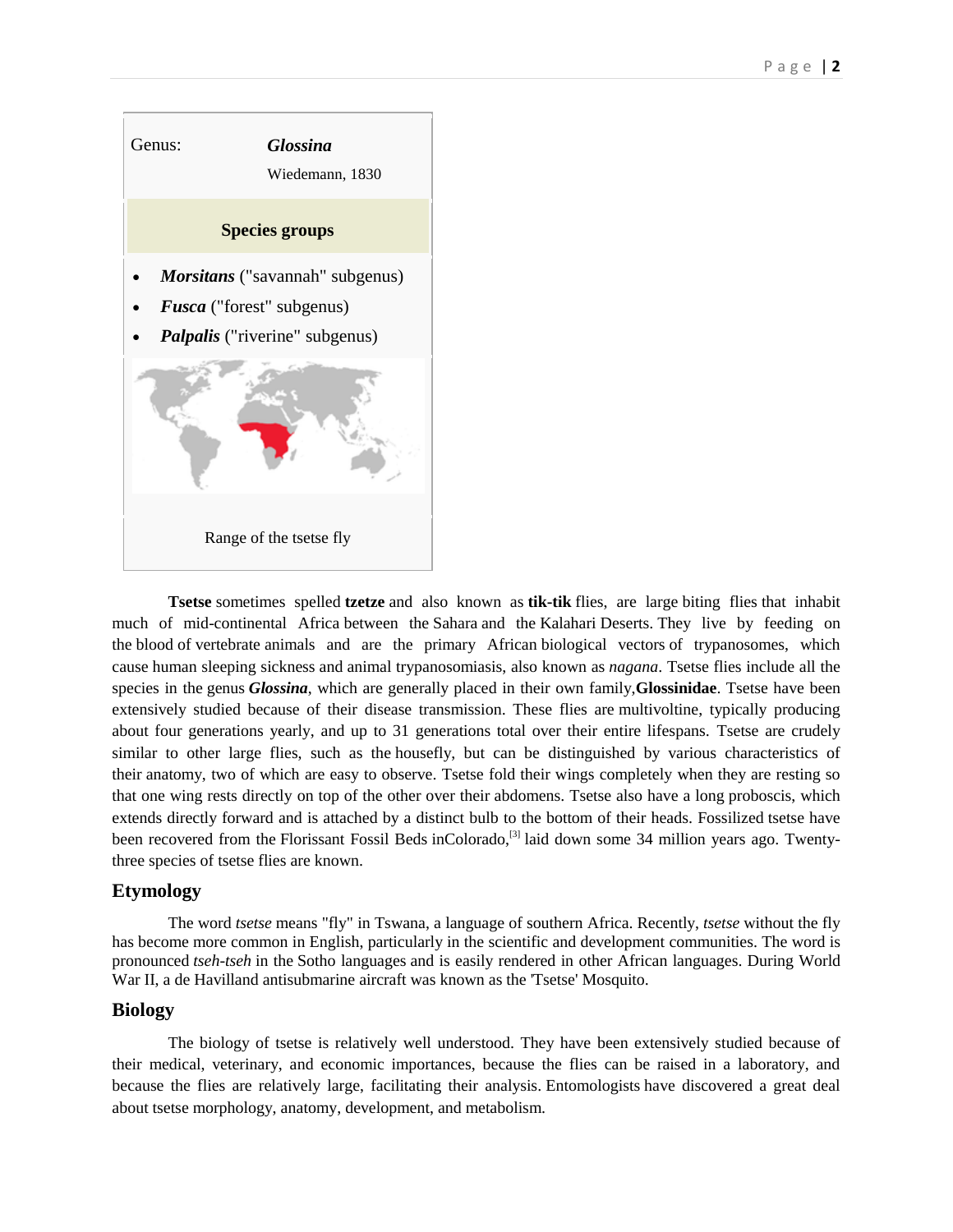## **Morphology**

Tsetse flies can be seen as independent individuals in two forms: as third[-instar](https://en.wikipedia.org/wiki/Instar) larvae, and as adults. Tsetse first become separate from their mothers during the third larval instar, during which they have the typical appearance of [maggots.](https://en.wikipedia.org/wiki/Fly#Maggots) However, this life stage is short, lasting at most a few hours, and is almost never observed outside of the laboratory. Tsetse next develop a hard external case, the puparium, and become pupae—small, hard-shelled, oblongs with two distinctive, small, dark lobes at the tail (breathing) end. Tsetse pupae are under 1.0 cm long.<sup>[\[7\]](https://en.wikipedia.org/wiki/Tsetse_fly#cite_note-Jordan-7)</sup> Within the puparial shell, tsetse complete the last two larval instars and the pupal stage. At the end of the pupal stage, tsetse emerge as adult flies. The adults are relatively large flies, with lengths of 0.5-1.5 cm,<sup>[\[7\]](https://en.wikipedia.org/wiki/Tsetse_fly#cite_note-Jordan-7)</sup>and have a recognizable shape or [bauplan](https://en.wikipedia.org/wiki/Bauplan) which makes them easy to distinguish from other flies. Tsetse have large heads, distinctly separated eyes, and unusual antennae. The [thorax](https://en.wikipedia.org/wiki/Thorax_(insect_anatomy)) is quite large, while the abdomen is wide rather than elongated and shorter than the wings.

Four characteristics definitively separate adult tsetse from other kinds of flies:

| <b>Proboscis</b>       | Tsetse have a distinct proboscis, a<br>long thin structure attached to the<br>bottom of the head and pointing<br>forward.         |  |
|------------------------|-----------------------------------------------------------------------------------------------------------------------------------|--|
| <b>Folded</b><br>wings | When at rest, tsetse fold their<br>wings completely one on top of<br>the other.                                                   |  |
| <b>Hatchet cell</b>    | The discal medial ("middle") cell<br>of the wing has a characteristic<br>hatchet shape resembling a meat<br>cleaver or a hatchet. |  |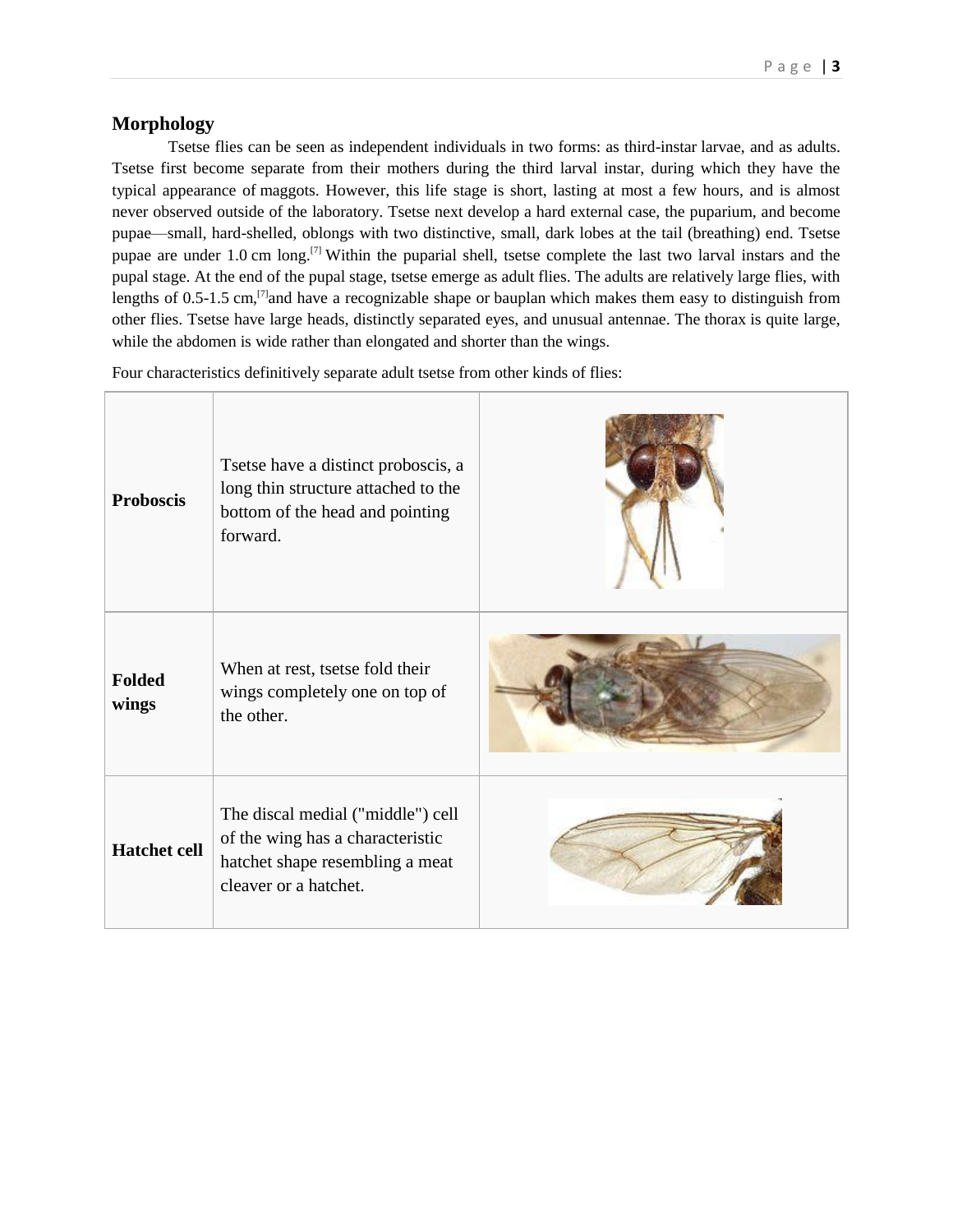

#### **Anatomy**

Like all other [insects,](https://en.wikipedia.org/wiki/Insect) tsetse flies have an adult body comprising three visibly distinct parts: the head, the thorax and the abdomen. The head has large eyes, distinctly separated on each side, and a distinct, forwardpointing proboscis attached underneath by a large bulb. The thorax is large, made of three fused segments. Three pairs of legs are attached to the thorax, as are two wings and two [halteres.](https://en.wikipedia.org/wiki/Halteres) The abdomen is short but wide and changes dramatically in volume during feeding. The internal anatomy of tsetse is fairly typical of the [insects.](https://en.wikipedia.org/wiki/Insect) The [crop](https://en.wikipedia.org/wiki/Crop_(anatomy)) is large enough to accommodate a huge increase in size during the bloodmeal since tsetse can take a bloodmeal equal in weight to themselves. The reproductive tract of adult females includes a [uterus](https://en.wikipedia.org/wiki/Uterus) which can become large enough to hold the third-instar [larva](https://en.wikipedia.org/wiki/Larva) at the end of each [pregnancy.](https://en.wikipedia.org/wiki/Pregnancy) Most tsetse flies are physically very tough. Houseflies are easily killed with a flyswatter, but a great deal of effort is needed to crush a tsetse fly.

#### **Lifecycle**

Tsetse have an unusual [lifecycle](https://en.wikipedia.org/wiki/Biological_life_cycle) which may be due to the richness of their food source. A female fertilizes only one egg at a time and retains each egg within her uterus to have the offspring develop internally during the first three larval stages, a method called [adenotrophic viviparity.](https://en.wikipedia.org/wiki/Adenotrophic_viviparity) During this time, the female feeds the developing offspring with a milky substance secreted by a modified gland in the uterus. In the third larval stage, the tsetse larva leaves the uterus and begins its independent life. The newly independent tsetse larva crawls into the ground, and develops a hard outer shell called the puparial case, in which it completes its morphological transformation into an adult fly. This lifestage has a variable duration, generally 20 to 30 days, and the larva must rely on stored resources during this time. The importance of the richness of blood to this development can be seen, since all tsetse development before it emerges from the puparial case as a full adult occurs without feeding, based only on nutritional resources provided by the female parent. The female must get enough energy for her needs, for the needs of her developing offspring, and for the stored resources which her offspring will require until it emerges as an adult. Technically, these insects undergo the standard [development](https://en.wikipedia.org/wiki/Morphogenesis) process of insects, which consists of [oocyte](https://en.wikipedia.org/wiki/Oocyte) formation, ovulation, fertilization, development of the egg, three [larval](https://en.wikipedia.org/wiki/Larva) stages, a [pupal](https://en.wikipedia.org/wiki/Pupa) stage, and the emergence and maturation of the adult.

#### **Genetics**

The genome of *Glossina morsitans* was sequenced in 2014.

#### **Symbionts**

Tsetse flies have three distinct [symbionts.](https://en.wikipedia.org/wiki/Endosymbiont) The primary symbiont is *[Wigglesworthia](https://en.wikipedia.org/wiki/Wigglesworthia_glossinidia)* within the fly's [bacteriocytes,](https://en.wikipedia.org/wiki/Bacteriocyte) the secondary symbiont is *[Sodalis](https://en.wikipedia.org/wiki/Sodalis)* intercellularly or intracellularly, and the third is some kind of *[Wolbachia](https://en.wikipedia.org/wiki/Wolbachia)*. The tsetse *G. palpalis* is also a vector and host of *[Hepatozoon](https://en.wikipedia.org/wiki/Hepatozoon) petti*, a parasitic [sporozoan](https://en.wikipedia.org/wiki/Sporozoa) of the [Nile crocodile.](https://en.wikipedia.org/wiki/Nile_crocodile)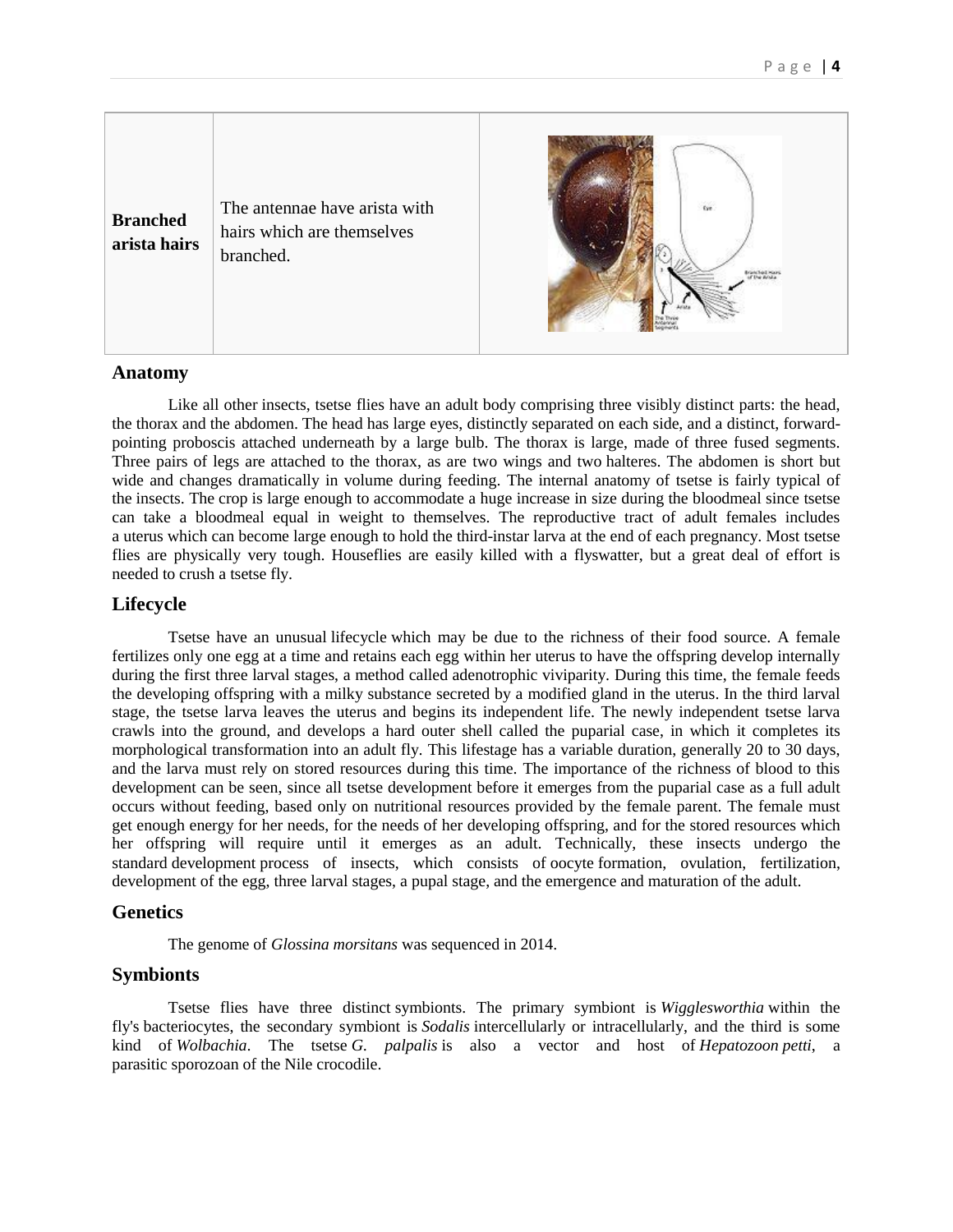## **Systematics**



*Glossina palpalis* and *G. morsitans* from a 1920 lexicon

Up to 34 species and subspecies of tsetse flies are recognized, depending on the particular classification used. All current classifications place all the tsetse species in a single genus named *Glossina*. Most classifications place this genus as the sole member of the family Glossinidae. The Glossinidae are generally placed within the superfamily [Hippoboscoidea,](https://en.wikipedia.org/wiki/Hippoboscoidea) which contains othe[rhematophagous](https://en.wikipedia.org/wiki/Hematophagous) families.

## **Tsetse, hunger, and poverty**

Tsetse flies are regarded as a major cause of rural poverty in [sub-Saharan Africa](https://en.wikipedia.org/wiki/Sub-Saharan_Africa) because they prevent mixed farming. The land infested with tsetse flies is often cultivated by people using hoes rather than more efficient draught animals because*[nagana](https://en.wikipedia.org/wiki/Nagana)*, the disease transmitted by tsetse, weakens and often kills these animals. Those cattle that survive produce little milk, pregnant cows often abort their calves, and manure is not available to fertilize the worn-out soils.



Tsetse fly from Burkina Faso

The disease *nagana* or African [animal trypanosomiasis](https://en.wikipedia.org/wiki/Animal_trypanosomiasis) (AAT) causes gradual health decline in infected livestock, reduces milk and meat production, increases abortion rates, and animals eventually succumb to the disease (annual cattle deaths caused by trypanosomiasis are estimated at 3 million). This has an enormous impact on the livelihood of farmers who live in tsetse-infested areas, as infected animals cannot be used to plough the land, and keeping cattle is only feasible when the animals are kept under constant [prophylactic](https://en.wikipedia.org/wiki/Prophylactic) treatment with [trypanocidal](https://en.wikipedia.org/w/index.php?title=Trypanocidal&action=edit&redlink=1) drugs, often with associated problems of drug resistance, counterfeited drugs, and suboptimal dosage. The overall annual direct lost potential in livestock and crop production was estimated at US\$4.5 billion. The tsetse fly lives in nearly 10,000,000 square kilometres (4,000,000 sq mi) in sub-Saharan Africa and many parts of this large area is fertile land that is left uncultivated—a so-called [green desert](https://en.wikipedia.org/w/index.php?title=Green_desert&action=edit&redlink=1) not used by humans and cattle. Most of the 37 countries infested with tsetse are poor, debt-ridden, and underdeveloped. Of the 39 tsetse-infested countries, 32 are [low-income, food](http://www.fao.org/countryprofiles/lifdc/en/)[deficit countries,](http://www.fao.org/countryprofiles/lifdc/en/) 29 are [least developed countries,](https://en.wikipedia.org/wiki/Least_developed_countries) and 30 are among the 40 most [heavily indebted poor](https://en.wikipedia.org/wiki/Heavily_indebted_poor_countries)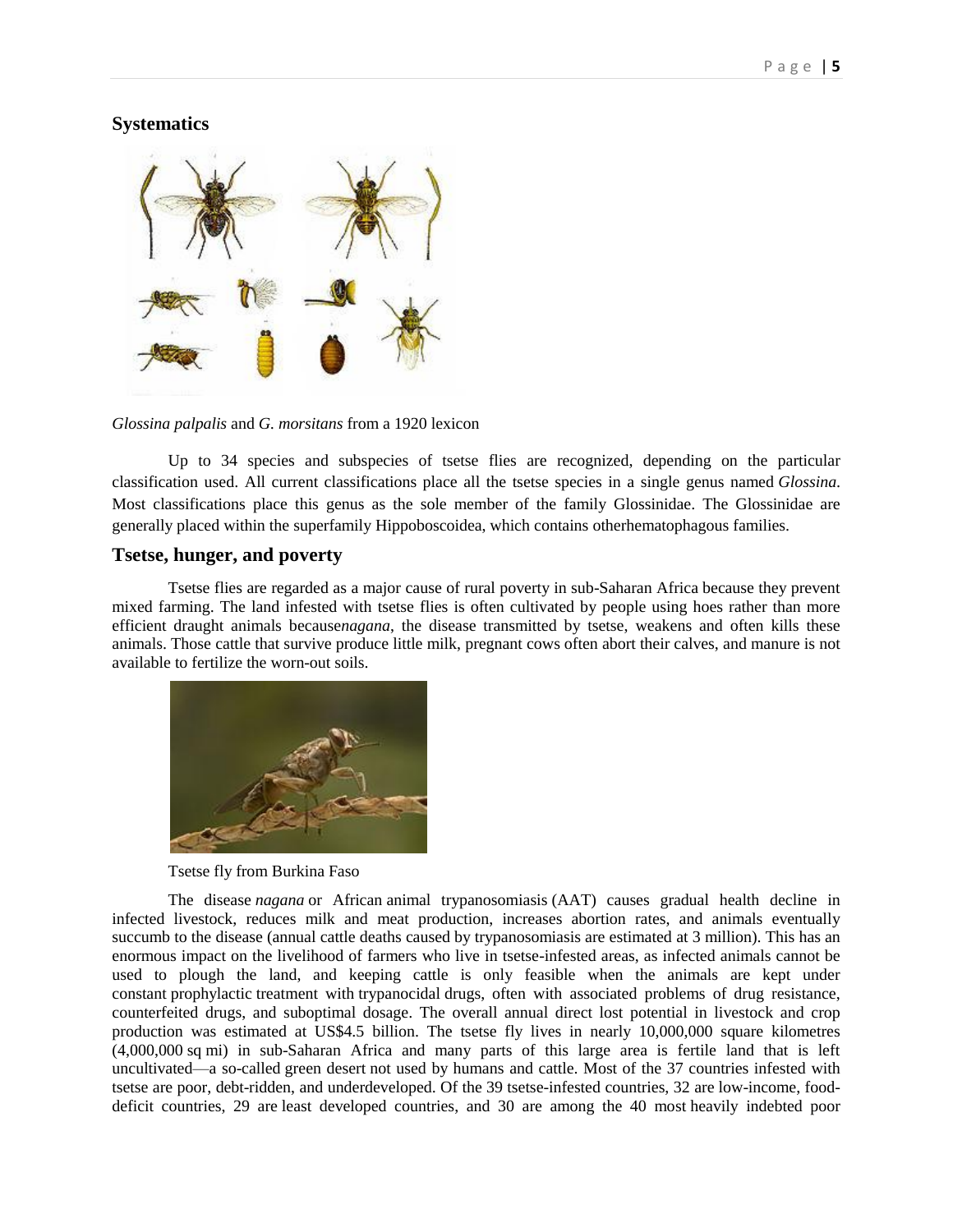countries. Eradicating the tsetse and trypanosomiasis problem would allow rural Africans to reclaim areas of their continent and greatly increase food production. Only 45 million cattle, of 172 million present in sub-Saharan Africa, are kept in tsetse-infested areas, but are often forced into fragile ecosystems like highlands or the [semiarid](https://en.wikipedia.org/wiki/Semiarid) [Sahel](https://en.wikipedia.org/wiki/Sahel) zone, which leads to overgrazing by animals and overuse of land by people for food production. In addition to this direct impact, the presence of tsetse and trypanosomiasis discourages the use of more-productive exotic and cross-bred cattle, depresses the growth and affects the distribution of livestock populations, reduces the potential opportunities for livestock and crop production (mixed farming) through less draught power to cultivate land and less manure to fertilize (in an environment-friendly way) soils for better crop production, and affects human settlements (people tend to avoid areas with tsetse flies).

Tsetse flies transmit a similar disease to humans, called [African trypanosomiasis](https://en.wikipedia.org/wiki/African_trypanosomiasis) - human African trypanosomiasis (HAT) or sleeping sickness. An estimated 70 million people in 20 countries are at different levels of risk and only 3-4 million people are covered by active surveillance. The [DALY](https://en.wikipedia.org/wiki/DALY) index (disabilityadjusted life years), an indicator to quantify the burden of disease, includes the impact of both the duration of life lost due to premature death and the duration of life lived with a disability. The annual burden of sleeping sickness is estimated at 2 million DALYs. Since the disease tends to affect economically active adults, the total cost to a family with a patient is about 25% of a year's income.

#### **Trypanosomiasis**

Tsetse are [biological vectors](https://en.wikipedia.org/wiki/Vector_(epidemiology)) of [trypanosomes,](https://en.wikipedia.org/wiki/Trypanosomes) meaning that in the process of feeding, they acquire and then transmit small, single-celled trypanosomes from [infected](https://en.wikipedia.org/wiki/Infection) [vertebrate](https://en.wikipedia.org/wiki/Vertebrate) [hosts](https://en.wikipedia.org/wiki/Host_(biology)) to uninfected animals. Some tsetse-transmitted trypanosome species cause [trypanosomiasis,](https://en.wikipedia.org/wiki/Trypanosomiasis) an infectious disease. In humans, tsetse transmitted trypanosomiasis is called [sleeping sickness.](https://en.wikipedia.org/wiki/African_trypanosomiasis) In animals, tsetse-vectored trypanosomiases include *nagana*, *souma*, and *[surra](https://en.wikipedia.org/wiki/Surra)* according to the animal infected and the trypanosome species involved, although the usage is not strict and *nagana* is occasionally used for any form of animal trypanosomiasis. Trypanosomes are animal [parasites,](https://en.wikipedia.org/wiki/Parasite) specifically [protozoans](https://en.wikipedia.org/wiki/Protozoa) of the genus *Trypanosoma*. These organisms are about the size of red blood cells. Different species of trypanosomes infect different hosts. They range widely in their effects on the vertebrate hosts. Some species, such as *T. theileri*, do not seem to cause any health problems except perhaps in animals that are already sick.

Some [strains](https://en.wikipedia.org/wiki/Strain_(biology)) are much more [virulent.](https://en.wikipedia.org/wiki/Virulence) Infected flies have an altered salivary composition which lowers feeding efficiency and consequently increases the feeding time, promoting trypanosome transmission to the vertebrate host. These trypanosomes are highly evolved and have developed a lifecycle that requires periods in both the vertebrate and tsetse hosts.

Tsetse transmit trypanosomes in two ways, mechanical and biological transmission.

- Mechanical transmission involves the direct transmission of the same individual trypanosomes taken from an infected host into an uninfected host. The name 'mechanical' reflects the similarity of this mode of transmission to mechanical injection with a [syringe.](https://en.wikipedia.org/wiki/Syringe) Mechanical transmission requires the tsetse to feed on an infected host and acquire trypanosomes in the blood meal, and then, within a relatively short period, to feed on an uninfected host and regurgitate some of the infected blood from the first blood meal into the tissue of the uninfected animal. This type of transmission occurs most frequently when tsetse are interrupted during a blood meal and attempt to satiate themselves with another meal. Other flies, such as [horse-flies,](https://en.wikipedia.org/wiki/Horse-fly) can also cause mechanical transmission of trypanosomes.
- Biological transmission requires a period of incubation of the trypanosomes within the tsetse host. The term 'biological' is used because trypanosomes must reproduce through several generations inside the tsetse host during the period of incubation, which requires extreme [adaptation](https://en.wikipedia.org/wiki/Adaptation_(biology)) of the trypanosomes to their tsetse host. In this mode of transmission, trypanosomes reproduce through several generations, changing in morphology at certain periods. This mode of transmission also includes the sexual phase of the trypanosomes. Tsetse are believed to be more likely to become infected by trypanosomes during their first few blood meals. Tsetse infected by trypanosomes are thought to remain infected for the remainder of their lives. Because of the adaptations required for biological transmission, trypanosomes transmitted biologically by tsetse cannot be transmitted in this manner by other insects.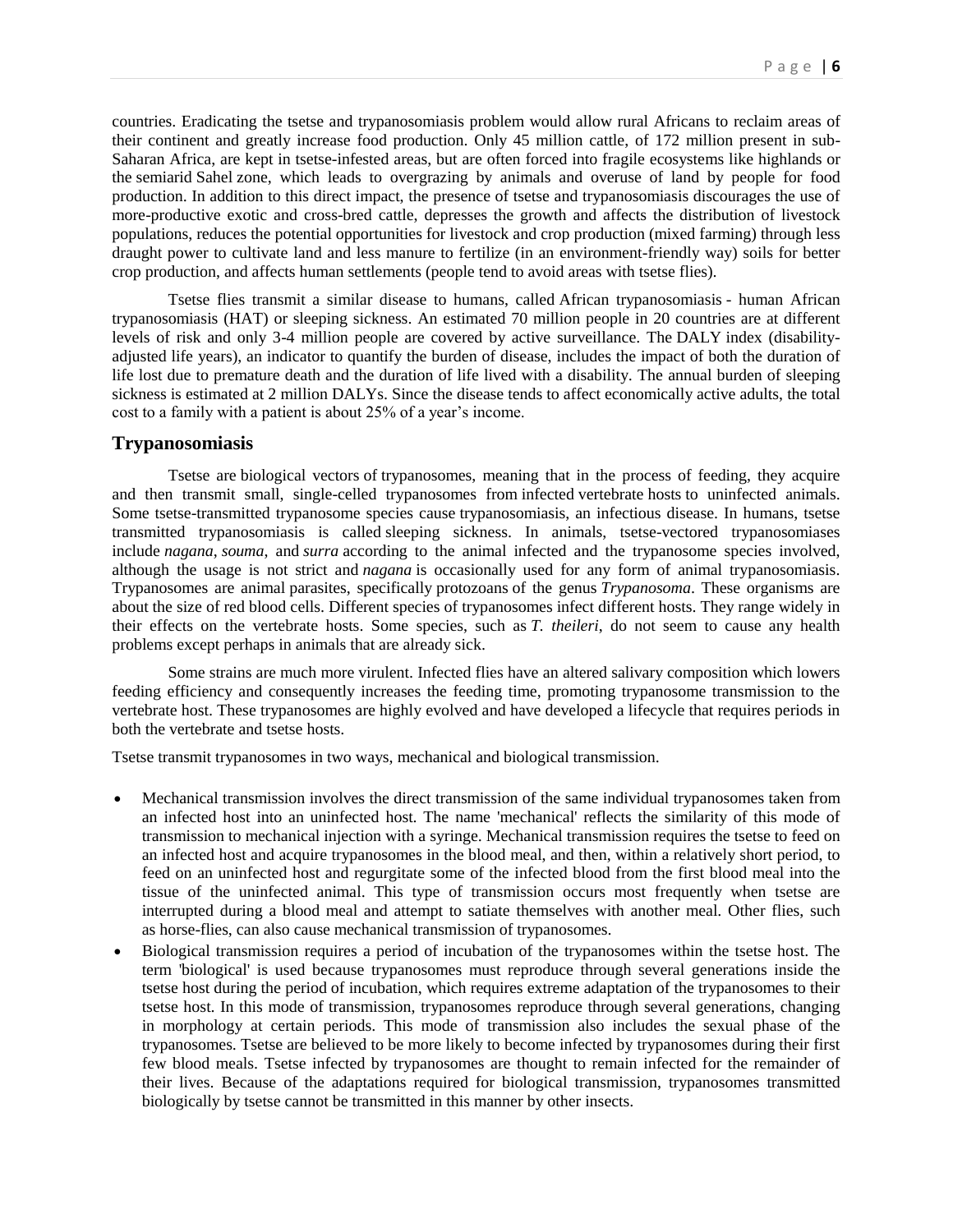The relative importance of these two modes of transmission for the propagation of tsetse-vectored trypanosomiases is not yet well understood. However, since the sexual phase of the trypanosome lifecycle occurs within the tsetse host, biological transmission is a required step in the lifecycle of the tsetse-vectored trypanosomes. The cycle of biological transmission of trypanosomiasis involves two phases, one inside the tsetse host and the other inside the vertebrate host. Trypanosomes are not passed between a pregnant tsetse and her offspring, so all newly emerged tsetse adults are free of infection. An uninfected fly that feeds on an infected vertebrate animal may acquire trypanosomes in its proboscis or gut. These trypanosomes, depending on the species, may remain in place, move to a different part of the digestive tract, or migrate through the tsetse body into the salivary glands. When an infected tsetse bites a susceptible host, the fly may regurgitate part of a previous blood meal that contains trypanosomes, or may inject trypanosomes in its saliva. Inoculation must contain a minimum of 300 to 450 individual trypanosomes to be successful, and may contain up to 40,000 cells. The trypanosomes are injected into vertebrate muscle tissue, but make their way, first into the [lymphatic](https://en.wikipedia.org/wiki/Lymphatic_system)  [system,](https://en.wikipedia.org/wiki/Lymphatic_system) then into the bloodstream, and eventually into the brain. The disease causes the swelling of the lymph glands, emaciation of the body, and eventually leads to death. Uninfected tsetse may bite the infected animal prior to its death and acquire the disease, thereby closing the transmission cycle. The tsetse-vectored trypanosomiases affect various vertebrate species including humans, antelopes, bovine cattle, camels, horses, sheep, goats, and pigs. These diseases are caused by several different trypanosome species that may also survive in wild animals such as crocodiles and monitor lizards. The diseases have different distributions across the African continent, so are transmitted by different species. This table summarizes this information: [\[14\]\[17\]](https://en.wikipedia.org/wiki/Tsetse_fly#cite_note-Hoare-14)

| <b>Disease</b>                      | <b>Species affected</b>            | <b>Trypanosoma</b> agents | <b>Distribution</b> | <b>Glossina vectors</b>                                                                         |
|-------------------------------------|------------------------------------|---------------------------|---------------------|-------------------------------------------------------------------------------------------------|
| Sleeping sickness -<br>chronic form | Humans                             | T. brucei gambiense       | Western Africa      | G. palpalis<br>G. tachinoides<br>G. fuscipes<br>G. morsitans                                    |
| Sleeping sickness -<br>acute form   | Humans                             | T. brucei rhodesiense     | Eastern Africa      | G. morsitans<br>G. swynnertoni<br>G. pallidipes<br>G. fuscipes                                  |
| $Nagana$ — acute form               | Antelope, cattle<br>camels, horses | T. brucei brucei          | Africa              | G. morsitans<br>G. swynnertoni<br>G. pallidipes<br>G. palpalis<br>G. tachinoides<br>G. fuscipes |
| Nagana — chronic<br>form            | cattle<br>camels<br>horses         | T. congolense             | Africa              | G. palpalis<br>G. morsitans<br>G. austeni<br>G. swynnertoni<br>G. pallidipes                    |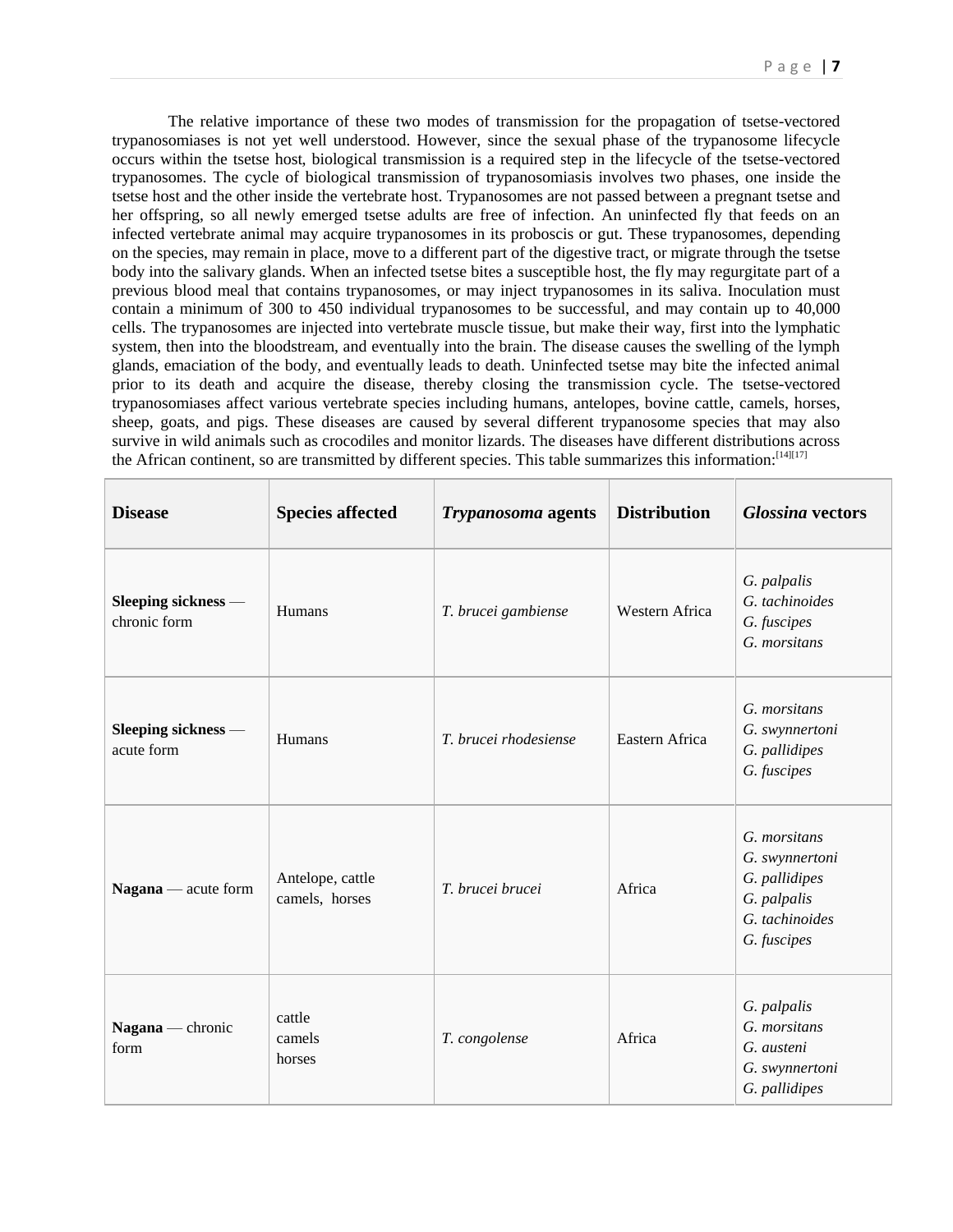|                      |                                                                                             |           |        | G. longipalpis<br>G. tachinoides<br>G. brevipalpis                                                                                                           |
|----------------------|---------------------------------------------------------------------------------------------|-----------|--------|--------------------------------------------------------------------------------------------------------------------------------------------------------------|
| Nagana — acute form  | domestic pigs<br>cattle<br>camels<br>horses                                                 | T. simiae | Africa | G. palpalis<br>G. fuscipes<br>G. morsitans<br>G. tachinoides<br>G. longipalpis<br>G. fusca<br>G. tabaniformis<br>G. brevipalpis<br>G. vanhoofi<br>G. austeni |
| Nagana — acute form  | cattle<br>camels<br>horses                                                                  | T. vivax  | Africa | G. morsitans<br>G. palpalis<br>G. tachinoides<br>G. swynnertoni<br>G. pallidipes<br>G. austeni<br>G. vanhoofi<br>G. longipalpis                              |
| Surra — chronic form | domestic pigs<br>warthog (Phacochoerus<br>aethiopicus)<br>forest hogs<br>(Hylochoerus spp.) | T. suis   | Africa | G. palpalis<br>G. fuscipes<br>G. morsitans<br>G. tachinoides<br>G. longipalpis<br>G. fusca<br>G. tabaniformis<br>G. brevipalpis<br>G. vanhoofi<br>G. austeni |

## **Human Trypanosomiasis**

Human African trypanosomiasis, also called [sleeping sickness,](https://en.wikipedia.org/wiki/African_trypanosomiasis) is caused by trypanosomes of the species *Trypanosoma brucei*. This disease is invariably fatal unless treated but can almost always be cured with current medicines, if the disease is diagnosed early enough. Sleeping sickness begins with a tsetse bite leading to an inoculation in the subcutaneous tissue. The infection moves into the [lymphatic system,](https://en.wikipedia.org/wiki/Lymphatic_system) leading to a characteristic swelling of the lymph glands called *Winterbottom's sign*. The infection progresses into the blood stream and eventually crosses into the [central nervous system](https://en.wikipedia.org/wiki/Central_nervous_system) and invades the [brain](https://en.wikipedia.org/wiki/Brain) leading to extreme [lethargy](https://en.wikipedia.org/wiki/Lethargy) and eventually to [death.](https://en.wikipedia.org/wiki/Death) The species *Trypanosoma brucei*, which causes the disease, has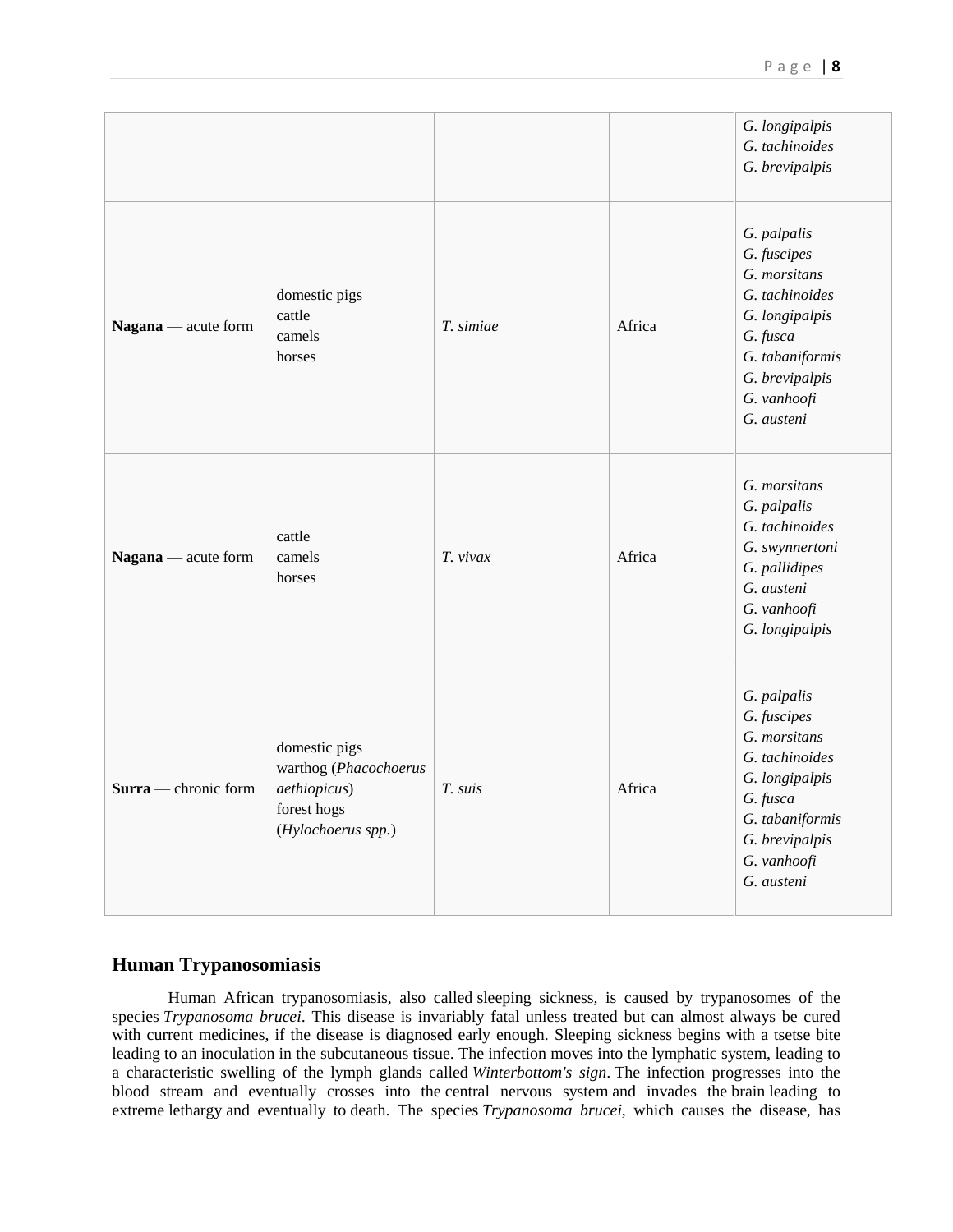often been subdivided into three subspecies that were identified based either on the vertebrate hosts which the strain could infect or on the virulence of the disease in humans. The trypanosomes infectious to animals and not to humans were named *Trypanosoma brucei brucei*. Strains that infected humans were divided into two subspecies based on their different virulences: *Trypanosoma brucei gambiense* was thought to have a slower onset and *Trypanosoma brucei rhodesiense* refers to strains with a more rapid, virulent onset. This characterization has always been problematic but was the best that could be done given the knowledge of the time and the tools available for identification. A recent molecular study using [restriction fragment length](https://en.wikipedia.org/wiki/Restriction_fragment_length_polymorphism)  [polymorphism](https://en.wikipedia.org/wiki/Restriction_fragment_length_polymorphism) analysis suggests that the three subspecies are [polyphyletic,](https://en.wikipedia.org/wiki/Polyphyletic) so the elucidation of the strains of *T. brucei* infective to humans requires a more complex explanation. [Procyclins](https://en.wikipedia.org/wiki/Procyclin) are [proteins](https://en.wikipedia.org/wiki/Protein) developed in the surface coating of trypanosomes whilst in their tsetse fly vector. Other forms of human trypanosomiasis also exist but are not transmitted by tsetse. The most notable is American trypanosomiasis, known as [Chagas](https://en.wikipedia.org/wiki/Chagas_disease)  [disease,](https://en.wikipedia.org/wiki/Chagas_disease) which occurs in [South America,](https://en.wikipedia.org/wiki/South_America) caused by *Trypanosoma cruzi*, and transmitted by certain insects of the [Reduviidae,](https://en.wikipedia.org/wiki/Reduviidae) members of the [Hemiptera.](https://en.wikipedia.org/wiki/Hemiptera)

#### **Animal Trypanosomiasis**

Animal [trypanosomiasis,](https://en.wikipedia.org/wiki/Trypanosomiasis) also called *nagana* when it occurs in [bovine cattle](https://en.wikipedia.org/wiki/Cattle) or [horses](https://en.wikipedia.org/wiki/Horse) or *sura* when it occurs in domestic [pigs,](https://en.wikipedia.org/wiki/Pig) is caused by several trypanosome species. These [diseases](https://en.wikipedia.org/wiki/Disease) reduce the growth rate, [milk](https://en.wikipedia.org/wiki/Milk) productivity, and strength o[ffarm](https://en.wikipedia.org/wiki/Farm) animals, generally leading to the eventual [death](https://en.wikipedia.org/wiki/Death) of the infected animals. Certain species of cattle are called *trypanotolerant* because they can survive and grow even when infected with trypanosomes although they also have lower productivity rates when infected. The course of the disease in animals is similar to the course of [sleeping sickness](https://en.wikipedia.org/wiki/African_trypanosomiasis) in humans. *Trypanosoma congolense* and *Trypanosoma vivax* are the two most important species infecting bovine cattle in [sub-Saharan](https://en.wikipedia.org/wiki/Sub-Saharan_Africa)  [Africa.](https://en.wikipedia.org/wiki/Sub-Saharan_Africa) *Trypanosoma simiae* causes a virulent disease in [swine.](https://en.wikipedia.org/wiki/Swine) Other forms of animal trypanosomiasis are also known from other areas of the globe, caused by different species of trypanosomes and transmitted without the intervention of the tsetse fly. The tsetse fly vector ranges mostly in the central part of Africa.

#### **Control**

The conquest of [sleeping sickness](https://en.wikipedia.org/wiki/African_trypanosomiasis) and [nagana](https://en.wikipedia.org/wiki/Nagana) would be of immense benefit to rural development and contribute to poverty alleviation and improved food security in sub-Saharan Africa. Human African trypanosomosis (**HAT**) and animal African trypanosomosis (**AAT**) are sufficiently important to make virtually any intervention against these diseases beneficial. The disease can be managed by controlling the vector and thus reducing the incidence of the disease by disrupting the transmission cycle. Another tactic to manage the disease is to target the disease directly using surveillance and [curativeo](https://en.wikipedia.org/wiki/Curative_care)r [prophylactic](https://en.wikipedia.org/wiki/Prophylactic) treatments to reduce the number of hosts that carry the disease.

Economic analysis indicates that the cost of managing [trypanosomosis](https://en.wikipedia.org/wiki/Trypanosomosis) through the elimination of important populations of major tsetse vectors will be covered several times by the benefits of tsetse-free status.<sup>[\[10\]](https://en.wikipedia.org/wiki/Tsetse_fly#cite_note-Budd.2C_L_1999-10)</sup> Area-wide interventions against the tsetse and trypanosomosis problem appear more efficient and profitable if sufficiently large areas, with high numbers of cattle, can be covered. Vector control strategies can aim at either continuous [suppression or eradication](https://en.wikipedia.org/wiki/Pest_control) of target populations. Tsetse fly eradication programmes are complex and logistically demanding activities and usually involve the integration of different control tactics, such as [trypanocidal](https://en.wikipedia.org/w/index.php?title=Trypanocidal&action=edit&redlink=1) drugs, [impregnated treated targets](https://en.wikipedia.org/w/index.php?title=Impregnated_treated_targets&action=edit&redlink=1) (ITT), [insecticide-treated cattle](https://en.wikipedia.org/w/index.php?title=Insecticide-treated_cattle&action=edit&redlink=1) (ITC), [aerial](https://en.wikipedia.org/wiki/Aerial_spraying)  [spraying](https://en.wikipedia.org/wiki/Aerial_spraying) [\(Sequential Aerosol Technique](https://en.wikipedia.org/w/index.php?title=Sequential_Aerosol_Technique&action=edit&redlink=1) - SAT) and in some situations the release of sterile males [\(sterile](https://en.wikipedia.org/wiki/Sterile_insect_technique)  [insect technique](https://en.wikipedia.org/wiki/Sterile_insect_technique) – SIT). To ensure sustainability of the results, it is critical to apply the control tactics on an area-wide basis, i.e. targeting an entire tsetse population that is preferably [genetically isolated.](https://en.wikipedia.org/w/index.php?title=Genetically_isolated&action=edit&redlink=1)

#### **Control techniques**

Many techniques have reduced tsetse populations, with earlier, crude methods recently replaced by methods that are cheaper, more directed, and ecologically better.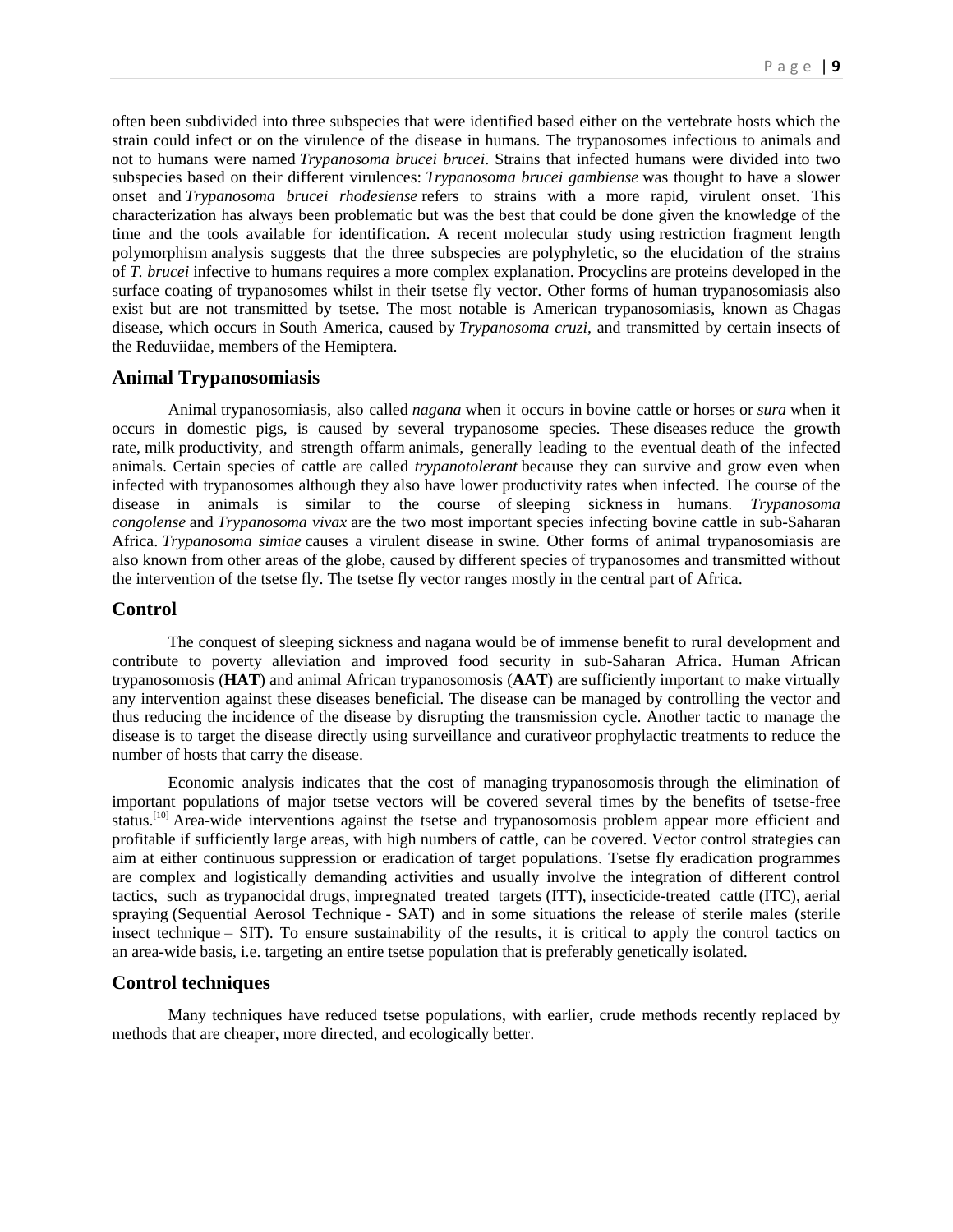#### *Slaughter of wild animals*

One early technique involved slaughtering all the wild animals tsetse fed on. For example, the island of [Principe](https://en.wikipedia.org/wiki/Principe) off the west coast of Africa was entirely cleared of [feral](https://en.wikipedia.org/wiki/Feral) pigs in the 1930s, which led to the [extirpation](https://en.wikipedia.org/wiki/Local_extinction) of the fly. While the fly eventually re-invaded in the 1950s, the new population of tsetse was free from the disease.

## *Land clearing*

Another early technique involved complete removal of brush and woody vegetation from an area. Tsetse tend to rest on the trunks of trees so removing woody vegetation made the area inhospitable to the flies. However, the technique was not widely used and has been abandoned. Preventing regrowth of woody vegetation requires continuous clearing efforts, which is only practical where large human populations are present. The clearing of woody vegetation has come to be seen as an environmental problem more than a benefit.

#### *Pesticide campaigns*

[Pesticides](https://en.wikipedia.org/wiki/Pesticides) have been used to control tsetse starting initially during the early part of the twentieth century in localized efforts using the inorganic metal based pesticides, expanding after the Second World War into massive aerial and ground based campaigns with organochlorine pesticides such as [DDT](https://en.wikipedia.org/wiki/DDT) applied as [aerosol](https://en.wikipedia.org/wiki/Aerosol) sprays at [Ultra-Low Volume](https://en.wikipedia.org/wiki/Ultra-Low_Volume) rates. Later, more targeted techniques used *pour-on* [formulations](https://en.wikipedia.org/wiki/Pesticide_formulation) in which advanced organic pesticides were applied directly to the backs of cattle.

#### *Trapping*

Tsetse populations can be monitored and effectively controlled using simple, inexpensive traps. These often use electric blue cloth, since this color attracts the flies. Early traps mimicked the form of cattle but this seems unnecessary and recent traps are simple sheets or have a biconical form. The traps can kill by channeling the flies into a collection chamber or by exposing the flies to insecticide sprayed on the cloth. Tsetse are also attracted to large dark colors like the hides of cow and buffaloes. Some scientists put forward the idea that [zebra](https://en.wikipedia.org/wiki/Zebra) have stripes, not as a camouflage in long grass, but because the black and white bands tend to confuse tsetse and prevent attack.

The use of chemicals as attractants to lure tsetse to the traps has been studied extensively in the late 20th century, but this has mostly been of interest to scientists rather than as an economically reasonable solution. Attractants studied have been those tsetse might use to find food, like carbon dioxide, octenol, and acetone—which are given off in animals' breath and distributed downwind in an *odor plume.* Synthetic versions of these chemicals can create artificial odor plumes. A cheaper approach is to place cattle urine in a half gourd near the trap. For large trapping efforts, additional traps are generally cheaper than expensive artificial attractants. A special trapping method is applied in Ethiopia, where the BioFarm Consortium (ICIPE, BioVision Foundation, BEA, Helvetas, DLCO-EA, [Praxis Ethiopia\)](https://en.wikipedia.org/wiki/Praxis_Ethiopia) applies the traps in a sustainable agriculture and rural development context (SARD). The traps are just the entry point, followed by improved farming, human health and marketing inputs. This method is in the final stage of testing (as per 2006). In the late 18th century, the Kotokoli Muslims of Togo held a special ritual in order for their child to have a prosperous life. This ritual consisted of mothers killing the tsetse flies and sprinkling them on horned melon. They would feed their children this delicacy. This ritual is still practiced today in some sub-Saharan tribes.

#### *Sterile Insect Technique*

The [sterile insect technique](https://en.wikipedia.org/wiki/Sterile_insect_technique) (**SIT**) is a form of pest control that uses [ionizing radiation](https://en.wikipedia.org/wiki/Ionizing_radiation) [\(gamma](https://en.wikipedia.org/wiki/Gamma_ray)  [ray](https://en.wikipedia.org/wiki/Gamma_ray) or [X ray\)](https://en.wikipedia.org/wiki/X_ray) to sterilize male flies that are mass-produced in special rearing facilities. The sterile males are released systematically from the ground or by air in tsetse-infested areas, where they mate with wild females, which do not produce offspring. As a result, this technique can eventually eradicate populations of wild flies. SIT is among the most [environmentally friendly](https://en.wikipedia.org/wiki/Environmentally_friendly) control tactics available, and is usually applied as the final component of an integrated campaign. The sustainable removal of the tsetse fly is in many cases the most costeffective way of dealing with the T&T problem resulting in major economic benefits for subsistence farmers in